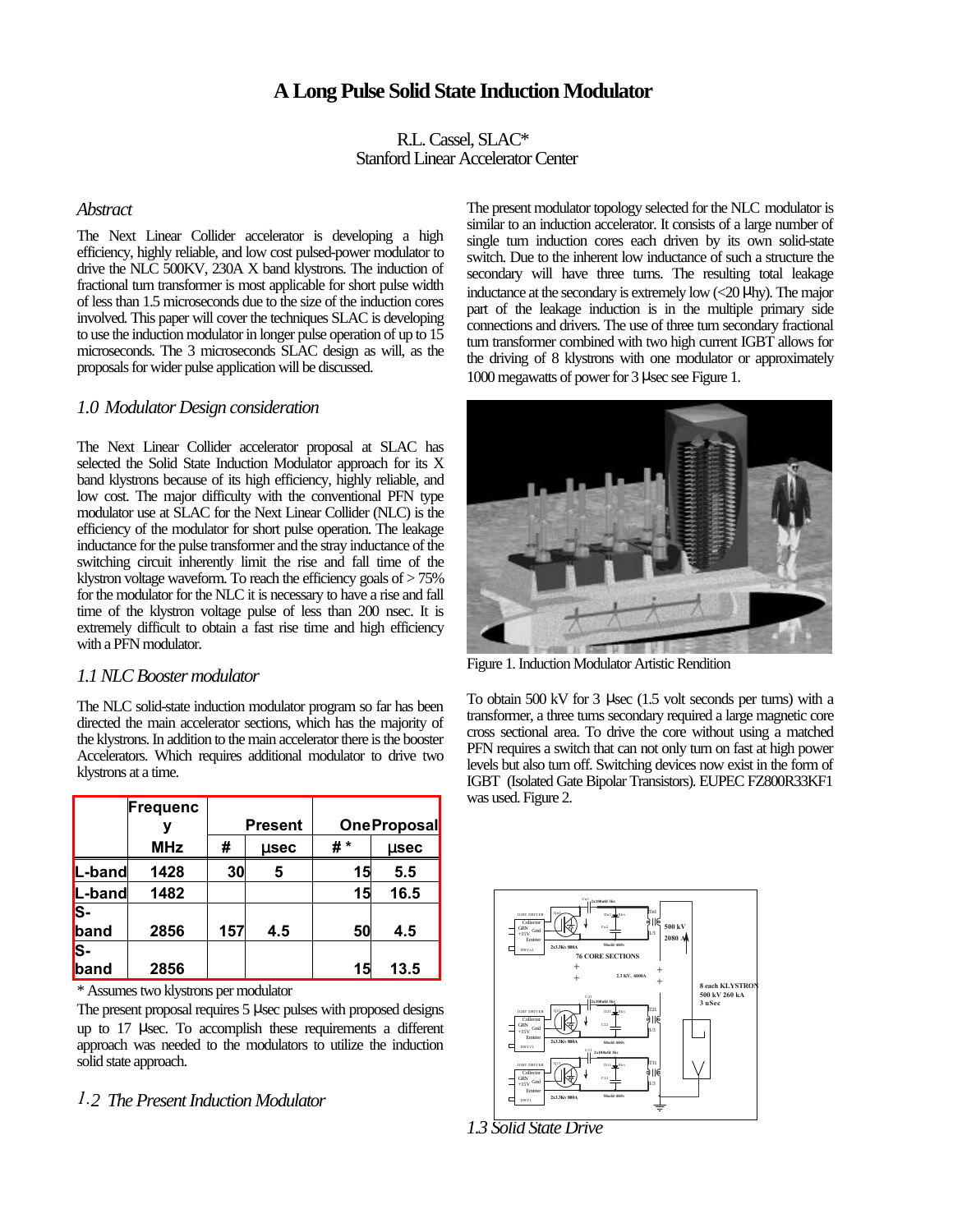The Core driver is simple consisting of an IGBT, a DC charge capacitor in series with the IGBT driving the individual magnetic core. A capacitor with fast diode is used across the core to absorb the reflected energy from stray inductance under normal and fault conditions as well as the current if the one of IGBT is turned on later or off earlier then the other IGBTs. A pulse reset of the core is used to insure that the core is totally reset before the next pulse. The energy storage capacitor is charged through the transformer core. Figure 3.



Figure 3. IGBT Drives boards

The modulator consists of two driver boards with one 3.3 kV IGBT per board. The driver boards are PC Board and arranged so that they can be plugged into the transformer core for easy replacement. Figure 4.



Figure 4. PC Board Core Driver circuit

The NLC solid-state induction modulator R&D program is divided into three Stages.

- 1) Full core stack 76 cores with three turns to drive full 500 kV into water load and then full current into 4 each 5045 klystrons at full repetition rate for a full load testing.
- 2)  $\AA$  model using 10 cores and a standard pulse transformer to drive a SLAC 5045 klystron, which is discussed in this paper.
- 3) A design for manufacturability prototype for 8 klystrons.



Figure 4. 4ea 5045 modulator

# *1.4 Model of Induction modulator*

To obtain early experience with the solid state induction modulator driving a klystron load, and explore use of the induction modulator for single or two klystron operation, a model program has be developed to utilise the Induction modulator to drive one of the existing SLAC 5045 Klystrons. A stack of 10 each modulator cores driving and the existing 5045 klystron 15/1 pulse transformer would allow early testing of the induction modulator design concept. Operation the 10 core stack at 20kv and 4400 amps well drive the Klystron to 288 kV 315 A. Figure 5.



Figure 6. Table Top Induction Modulator

The model has operated to demonstrated that the concept was workable Preliminary results are shown in Figure 7. As can be seen the rise time is primarily determined by the leakage inductance of the pulse transformer and the connection inductance and therefore the induction modulator has little efficiency advantage over the thyratron modulator.